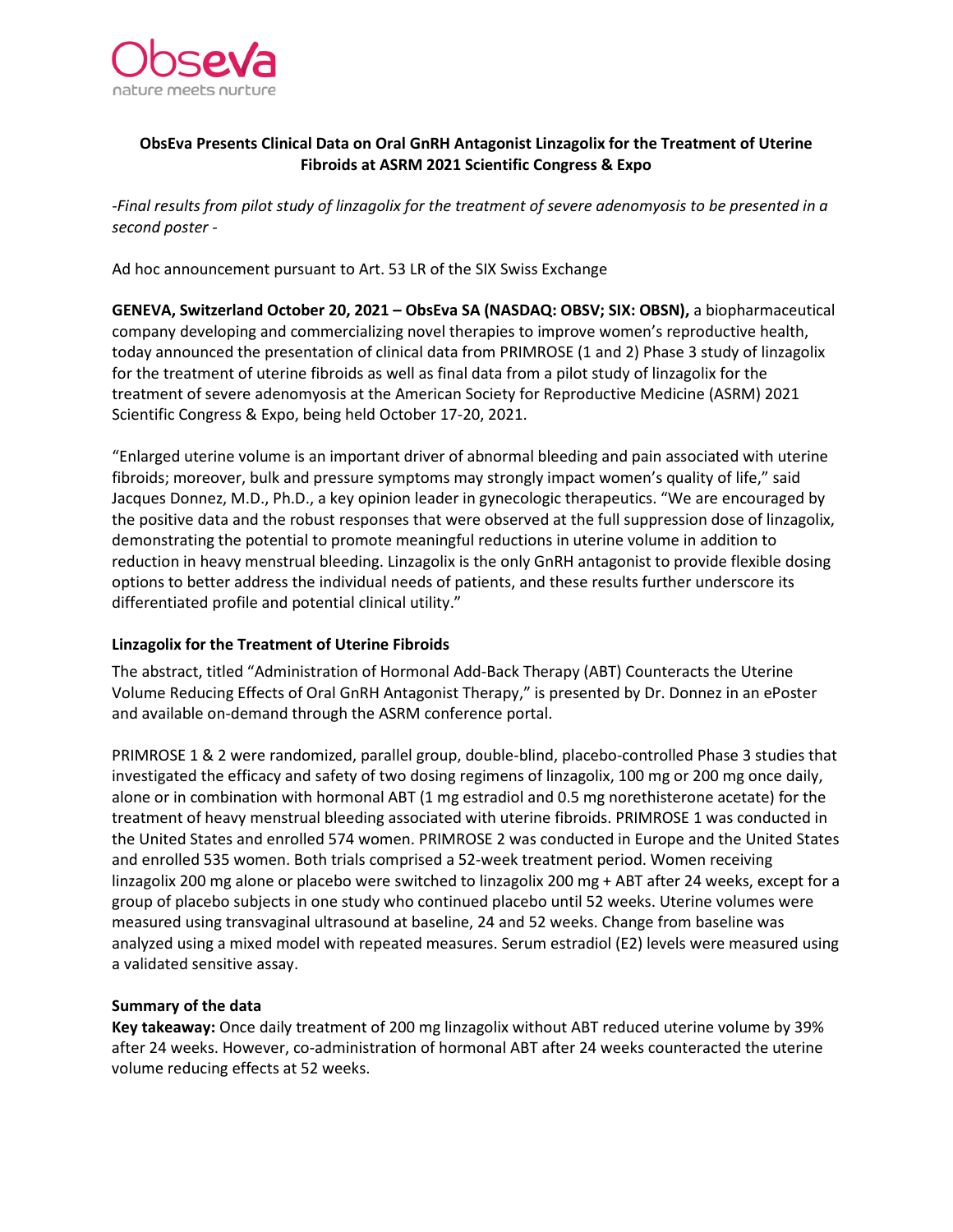

In women who received linzagolix without ABT for 24 weeks and then changed to linzagolix 200 mg with ABT from 24 to 52 weeks:

- **Uterine volume at 24 weeks:** Mean ratio to baseline was 0.61 (95% CI 0.57, 0.65) corresponding to a 39% reduction
- **Fibroid volume at 24 weeks:** Mean ratio to baseline was 0.51 (95% CI 0.44, 0.58) corresponding to a 49% reduction
- **Estradiol levels at 24 weeks:** Median serum E2 was suppressed to 9 pg/mL
- **Uterine volume at 52 weeks:** Mean ratio to baseline increased to 0.79 (95% CI 0.73, 0.86) corresponding to a 21% reduction from baseline.
- **Estradiol levels at 52 weeks:** Median serum E2 increased to 43 pg/mL



# **Linzagolix for the Treatment of Severe Adenomyosis**

The abstract, titled "Efficacy and Safety of Linzagolix for the Treatment of Severe Adenomyosis: Final Results from a Pilot Study," is presented by Dr. Donnez in an ePoster and available on-demand through the ASRM conference portal.

This single-center, open-label, exploratory study was designed to assess the efficacy and safety of linzagolix in the treatment of symptomatic adenomyosis. Premenopausal patients with MRI-confirmed adenomyosis, moderate-to-severe pain and abnormal uterine bleeding were treated with high-dose linzagolix (200 mg) for 12 weeks followed by low-dose (100 mg) for an additional 12 weeks. The primary measure of efficacy was the reduction in uterine volume assessed by MRI. Other endpoints included pelvic pain, bone mineral density (BMD) and quality of life.

### **Summary of the data**

**Key takeaway**: A high dose of 200 mg linzagolix reduced uterine volume by 55% from baseline at 12 weeks and 32% from baseline at 24 weeks after continued treatment with 100 mg linzagolix. Pelvic pain was markedly reduced at 12 and 24 weeks with initial signs of reduction after 4 weeks. Overall, significant improvements in quality of life were reported.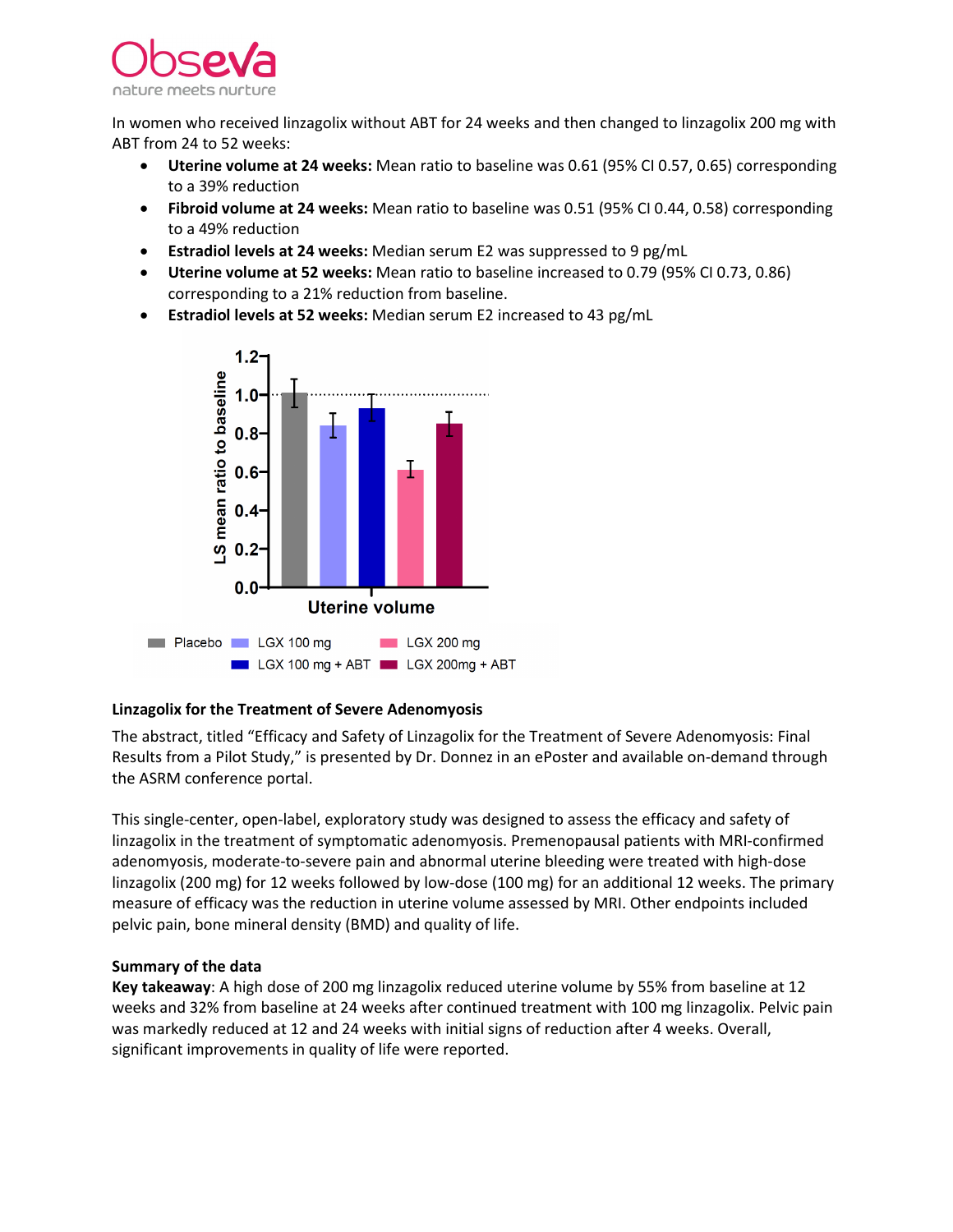

- **Estradiol levels:** Median serum estradiol was suppressed to 12 pg/mL after four weeks and maintained up to 12 weeks. Median serum estradiol was partially suppressed (19 to 38 pg/mL) from 16 to 24 weeks.
- **Uterine volume:** Mean uterine volume decreased significantly and was 198 cm<sup>3</sup> (p<0.0001) after 12 weeks and 139 cm<sup>3</sup> (p<0.006) at 24 weeks, corresponding to a 55% reduction from baseline at 12 weeks and an additional 32% reduction from baseline at 24 weeks.
- **Pelvic pain:** Mean pelvic pain score (0-10 numeric rating scale) was reduced from 8.4 at baseline to 3.4 ( $p=0.034$ ) at 4 weeks with continued decrease from baseline of 6.0 ( $p=0.0035$ ) at 12 weeks and 7.8 (p<0.0001) at 24 weeks.
- **Safety and tolerability:** Hot flash and fatigue were the most common side effects. No serious adverse effects were reported.
- **BMD:** Bone mineral density was assessed at 24 weeks and the mean ± SD % decrease at the lumbar spine was  $2.4 \pm 3.6\%$  and the mean z-score was -0.65 (range -1.6, 0.9). This was consistent with effects of estradiol suppression on BMD.
- **Quality of Life:** Significant improvements were observed in all of the EHP-30 domains at 12 and 24 weeks (p<0.05).

# **About Linzagolix**

Linzagolix is a novel, once daily, oral GnRH receptor antagonist with a potentially best-in-class profile<sup>1,2,3</sup>. Linzagolix has completed clinical trial development for the treatment of heavy menstrual bleeding associated with uterine fibroids and is currently in late-stage clinical development for the treatment of pain associated with endometriosis. ObsEva licensed linzagolix from Kissei in late 2015 and retains worldwide commercial rights, excluding Asia, for the product. Linzagolix is not currently approved anywhere in the world.

### **About ObsEva**

ObsEva is a biopharmaceutical company developing and commercializing novel therapies to improve women's reproductive health and pregnancy. Through strategic in-licensing and disciplined drug development, ObsEva has established a late-stage clinical pipeline with development programs focused on new therapies for the treatment of uterine fibroids, endometriosis, and preterm labor. ObsEva is listed on the Nasdaq Global Select Market and is traded under the ticker symbol "OBSV" and on the SIX Swiss Exchange where it is traded under the ticker symbol "OBSN". For more information, please visit [www.ObsEva.com.](http://www.obseva.com/)

### **Cautionary Note Regarding Forward-Looking Statements**

Any statements contained in this press release that do not describe historical facts may constitute forward-looking statements as that term is defined in the Private Securities Litigation Reform Act of 1995. These statements may be identified by words such as "believe", "expect", "may", "plan", "potential", "will", and similar expressions, and are based on ObsEva's current beliefs and expectations. These forward-looking statements include expectations regarding the clinical development of and commercialization plans for ObsEva's product candidates, including linzagolix, expectations regarding regulatory and development milestones, including the potential timing of regulatory submissions to the EMA and FDA and ObsEva's ability to obtain and maintain regulatory approvals for its product candidates, and the results of interactions with regulatory authorities. These statements involve risks and uncertainties that could cause actual results to differ materially from those reflected in such statements. Risks and uncertainties that may cause actual results to differ materially include uncertainties inherent in the conduct of clinical trials and clinical development, including the risk that